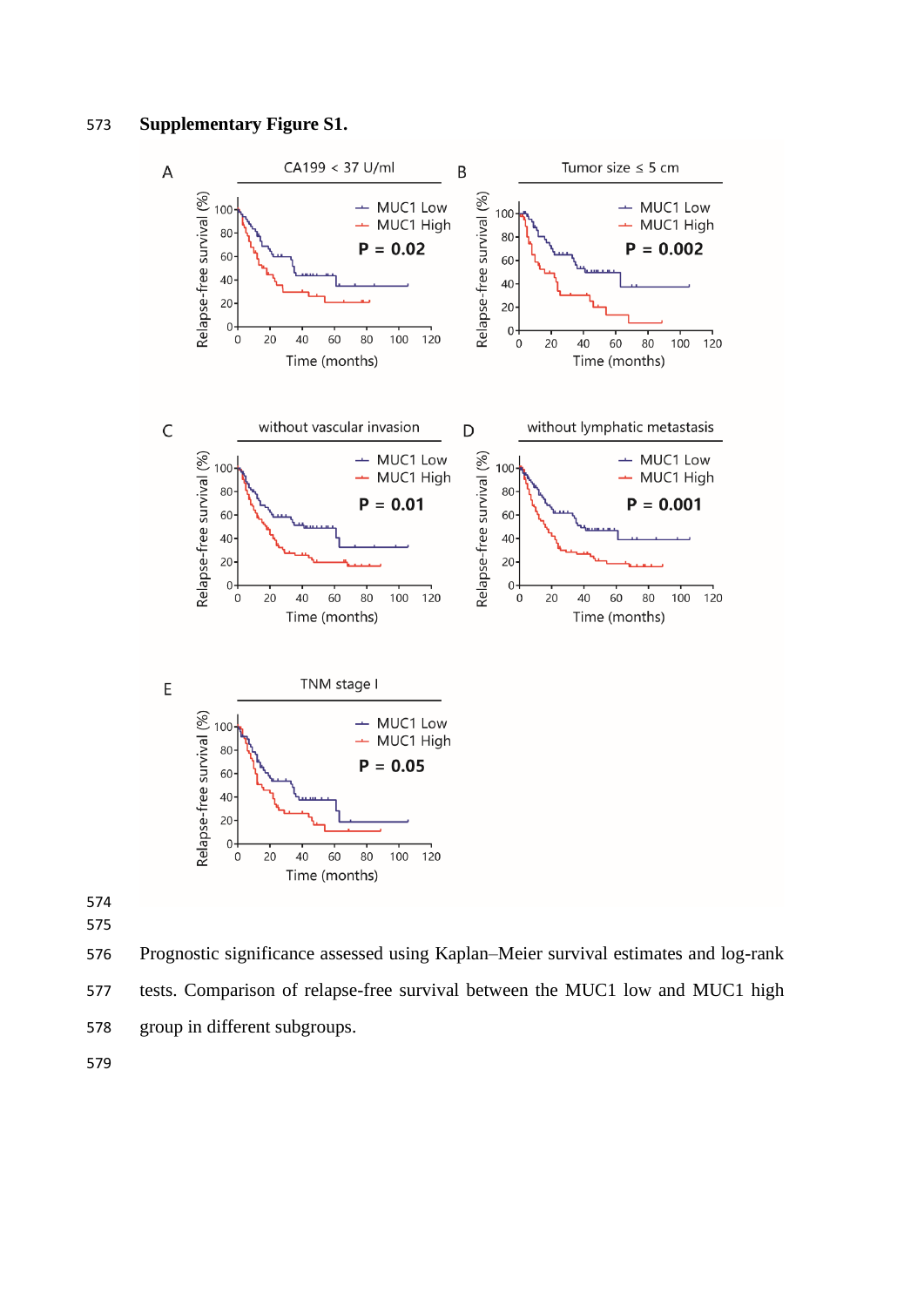## **Supplementary Figure S2.**



 According to the mRNA expression of MUC1 in tumor tissues sequenced from 10 patients, they were divided into MUC1 Low group (n=5) and MUC1 High group (n=5). The mRNA expression is presented in the form of FPKM of RNA-seq sequencing results. There were significant differences in the expression of β-catenin 588 mRNA between the two groups  $(0.64 \pm 0.11 \text{ vs. } 1.68 \pm 0.33, \text{ respectively, } * \text{ P} = 0.02)$ .